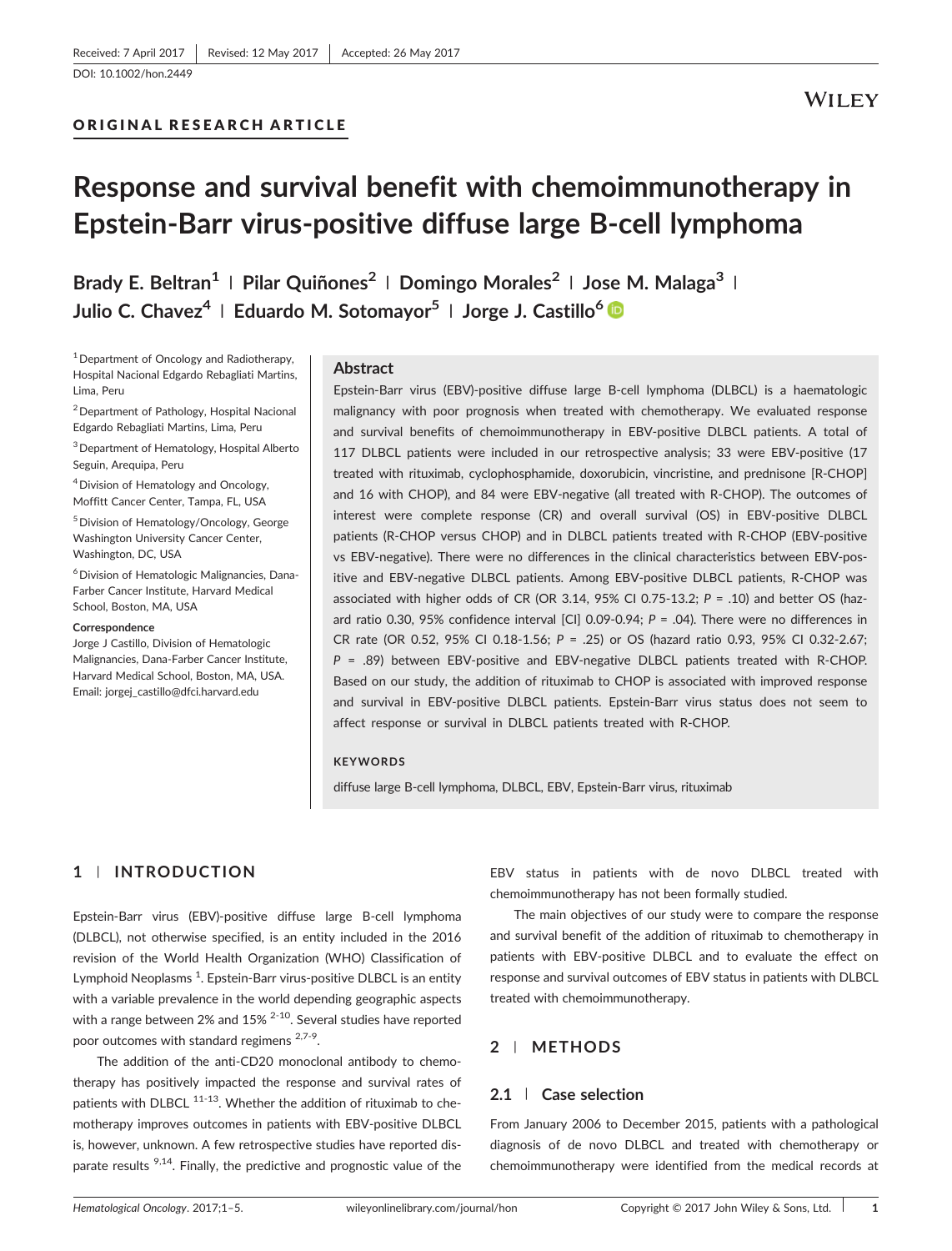the Hospital Nacional Edgardo Rebagliati Martins in Lima, Peru. Pathological samples were retrieved and reviewed by 2 expert haematopathologists (DM and PQ) and reclassified according to the 2016 WHO Classification of Tumors of the Hematopoietic and Lymphoid Tissues <sup>1</sup>. Patients younger than 18 years or with diagnosis of HIV, primary immunodeficiency, autoimmune disease, or treatment with inmunosuppressants were excluded. The presence of EBV was evaluated by detecting EBV‐encoded RNA (EBER) using a fluorescein‐labelled peptide nucleic acid probe (Dako) in conjunction with the Dako peptide nucleic acid in situ hybridization detection kit for formalin‐fixed paraffin‐embedded tissue sections. The presence of EBER in greater than or equal to 20% of malignant cells was considered positive. Patients were treated with cyclophosphamide, doxorubicin, vincristine, and prednisone (CHOP) or rituximab and CHOP (R‐CHOP) at standard doses. Both regimens were administered every 3 weeks for up to 6 cycles. The study protocol was reviewed and approved by the Institutional Review Board at the Hospital Nacional Edgardo Rebagliati Martins.

## 2.2 | Data gathering

Clinical data were gathered from the medical records of the selected patients. Clinical parameters were categorized to facilitate analysis and included age, sex, B symptoms, Eastern Cooperative Oncology Group performance status, lactate dehydrogenase (LDH) levels, number of extranodal sites, Ann Arbor clinical stage, International Prognostic Index (IPI) score, response to therapy, and survival outcome. Response assessment was performed based on the 2007 Cheson criteria, whenever possible  $15$ . Overall survival (OS) was defined as

the time in months between the date of DLBCL diagnosis and the date of last follow‐up or death of any cause.

#### 2.3 | Statistical analysis

Clinicopathological data are presented by using descriptive statistics. The  $\chi^2$  test was used to compare categorical variables. Logistic regression was used to evaluate association between clinical factors and complete response (CR), and results are presented as odds ratio (OR) with 95% confidence interval (CI). Survival curves were generated by using the Kaplan-Meier method  $16$  and compared by using the  $log-rank$  test  $17$ . The Cox proportional-hazard regression method was used to fit univariate survival models  $^{18}$ , and results are reported as hazard ratio (HR) with 95% CI. All reported P values are 2‐sided and were considered significant if less than .05. Multivariate proportional hazard regression models were not attempted given the small sample size. Calculations and graphics were obtained by using the statistical software STATA version 13.1 (College Station, Texas, USA).

## 3 | RESULTS

### 3.1 | Patients' characteristics

A total of 117 patients with a diagnosis of DLBCL were identified for this study. Of these, 33 (28%) had a diagnosis of EBV‐positive DLBCL, 17 were treated with R‐CHOP, and 16 with CHOP. The remainder 84 patients (72%) had a diagnosis of EBV‐negative DLBCL and were treated with R‐CHOP. The patients' characteristics of

TABLE 1 Selected characteristics of Epstein‐Barr virus (EBV)‐positive diffuse large B‐cell lymphoma (DLBCL) patients treated with R‐CHOP or CHOP and EBV‐negative DLBCL patients

|                                       | <b>EBV+ DLBCL</b> |                        |                        | <b>EBV-DLBCL</b>       |                      |
|---------------------------------------|-------------------|------------------------|------------------------|------------------------|----------------------|
|                                       | CHOP $(n = 16)$   | $R$ -CHOP ( $n = 17$ ) |                        | $R$ -CHOP ( $n = 84$ ) |                      |
| Characteristic                        | Number (%)        | Number (%)             | $P$ value <sup>a</sup> | Number (%)             | P value <sup>b</sup> |
| Age $\geq 60$ years                   | 11 (69%)          | 15 (88%)               | .17                    | 57 (68%)               | .10                  |
| Poor performance status (ECOG > 1)    | 8 (50%)           | 6(35%)                 | .12                    | 27 (32%)               | .80                  |
| Elevated lactate dehydrogenase levels | 7 (44%)           | 7 (41%)                | .88                    | 46 (55%)               | .31                  |
| Extranodal sites > 1                  | 6(38%)            | 11 (65%)               | .12                    | 36 (43%)               | .10                  |
| Advanced stage (III and IV)           | 10 (63%)          | 6 (35%)                | .06                    | 35 (42%)               | .63                  |
| International Prognostic Index score  |                   |                        |                        |                        |                      |
| Low risk (0-2 factors)                | 5(31%)            | 6 (35%)                | .06                    | 36 (43%)               | .56                  |
| High risk (3-5 factors)               | 11 (69%)          | 11 (65%)               |                        | 48 (57%)               |                      |
| Response to treatment                 |                   |                        |                        |                        |                      |
| Complete response                     | 5(31%)            | 10 (59%)               | .02                    | 57 (73%)               | .49                  |
| Partial response                      | $0(0\%)$          | 3(18%)                 |                        | 10 (13%)               |                      |
| No response                           | 11 (69%)          | 4 (24%)                |                        | 11 (14%)               |                      |
| Outcome                               |                   |                        |                        |                        |                      |
| Alive                                 | 5(31%)            | 12 (71%)               | .009                   | 57 (68%)               | .48                  |
| Dead                                  | 11 (69%)          | 5 (29%)                |                        | 27 (32%)               |                      |

CHOP indicates cyclophosphamide, doxorubicin, vincristine, and prednisone; ECOG, Eastern Cooperative Oncology Group; R‐CHOP, rituximab, cyclophosphamide, doxorubicin, vincristine, and prednisone.

aComparison between CHOP and R-CHOP groups in EBV+ DLBCL patients.

<sup>b</sup>Comparison between EBV+ and EBV- DLBCL in R-CHOP patients.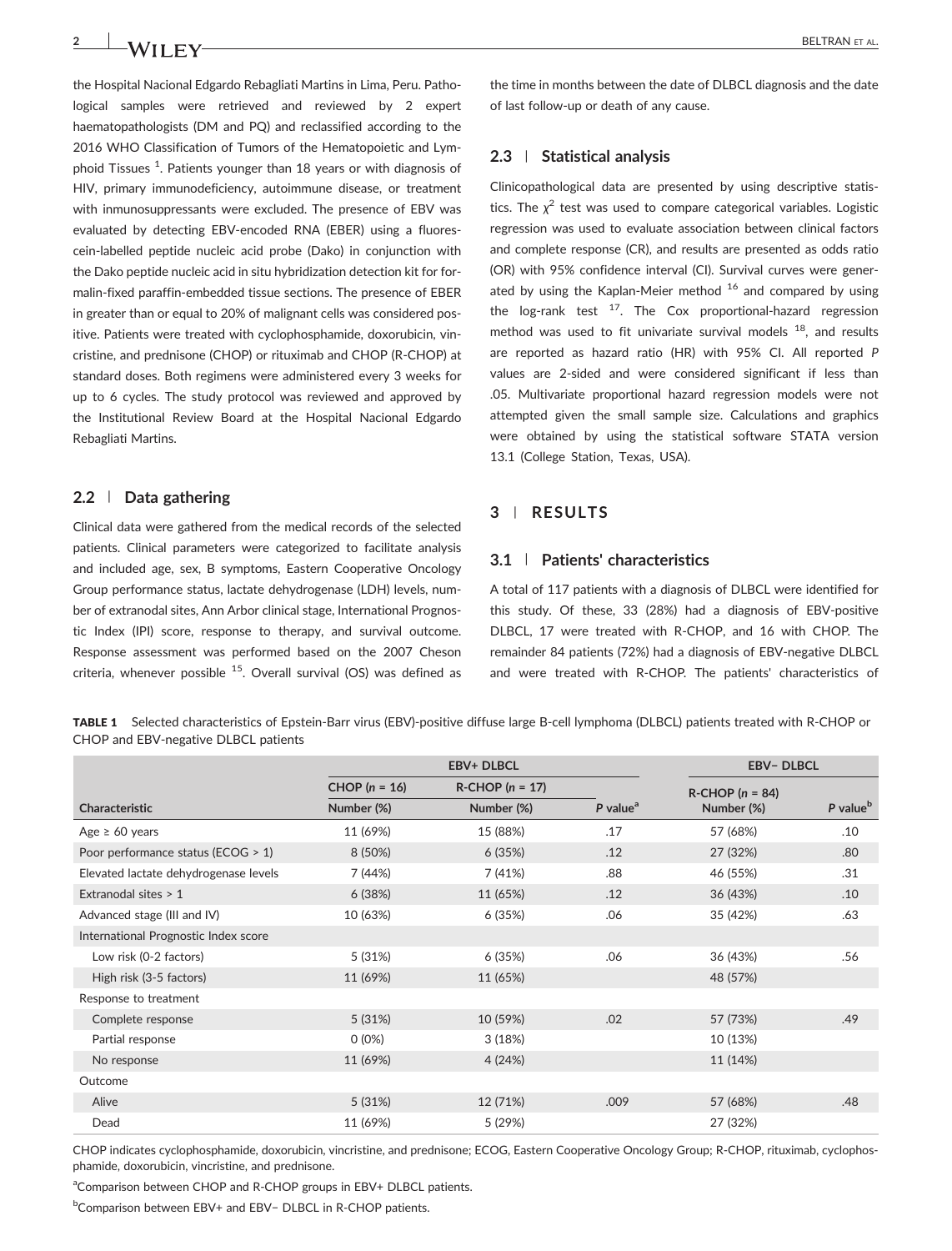progression in all cases.

EBV‐positive DLBCL patients treated with CHOP and R‐CHOP and EBV-negative DLBCL patients treated with R-CHOP are shown in Table 1. There were no differences in age, performance status, LDH levels, number of extranodal sites, stage, and IPI score between EBV‐positive patients treated with either CHOP or R‐CHOP. Epstein‐ Barr virus‐positive DLBCL patients treated with R‐CHOP had higher response rates and a higher proportion of patients alive when compared with EBV‐positive DLBCL patients treated with CHOP. There were no differences in age, performance status, LDH levels, number of extranodal sites, stage, IPI score, response rate, and proportion of patients alive between EBV‐positive and EBV‐negative DLBCL patients treated with R-CHOP. The cause of death was lymphoma

# 3.2 | Response and survival outcomes in Epstein-Barr virus‐positive diffuse large B‐cell lymphoma patients

Among patients with EBV‐positive DLBCL, the only factor associated with lower odds of CR was advance stage (OR 0.14, 95% CI 0.03‐  $0.65$ ,  $P = .01$ ). The OR of CR for R-CHOP versus CHOP was  $4.14$ (95% CI 1.75‐13.2; P = .01). About survival, the 5 year OS in EBV‐ positive patients was 54% (95% CI 35‐70%). The 5 year OSs of patients treated with CHOP were 38% (95% CI 15‐6%) and 71% (95% CI 39‐88%) in patients treated with R‐CHOP (Figure 1). Rituximab and CHOP was associated with better OS in patients with EBV‐ positive DLBCL (HR 0.30, 95% CI 0.09‐0.94; P = .04). There was a trend towards worse OS in patients with high/high‐intermediate IPI score (HR 2.44; 95% CI 0.83‐7.22; P = .10). Treatment with R‐CHOP was associated with better OS after adjusting for the IPI score (HR 0.23, 95% CI 0.07-0.74;  $P = .01$ ). In a stratified analysis, treatment with R-CHOP improved OS in patients with high/high-intermediate risk IPI score (HR 0.09; 95% CI 0.01‐0.77; P = .03), but it did not improve outcomes in patients with low/low-intermediate risk IPI score (HR 1.03, 95% CI 0.21‐10.0; P = .54).



FIGURE 1 Estimated survival curves in patients with Epstein-Barr virus (EBV)‐positive diffuse large B‐cell lymphoma (DLBCL) according to therapy received

# 3.3 | Response and survival outcomes in diffuse large B‐cell lymphoma patients treated with rituximab, cyclophosphamide, doxorubicin, vincristine, and prednisone

Among patients treated with R-CHOP, the factors associated with lower odds of CR were an elevated LDH level (OR 0.38, 95% CI 0.15‐0.97; P = .04) and advance clinical stage (OR 0.39, 95% CI 0.16‐ 0.97; P = .04). Epstein‐Barr virus status was not associated with higher or lower odds of CR in DLBCL patients treated with R‐CHOP (OR 0.53, 95% CI 0.18-1.56;  $P = .25$ ). In DLCBL patients treated with R-CHOP, the 5 year OS was 64% (95% CI 52‐73%). The 5 year OSs in EBV‐positive patients were 71% (95% CI 39‐88%) and 63% (95% CI 51‐73%) in EBV‐negative patients (Figure 2). Epstein‐Barr virus status was not associated with better or worse OS (HR 0.93, 95% CI 0.32‐2.67; P = .89). A high/high‐intermediate IPI score was associated with worse OS (HR 2.49, 95% CI 1.22‐5.11; P = .01).

# 4 | DISCUSSION

Herein, we present the results of a retrospective study aimed at comparing the response and survival outcomes of patients with EBV‐positive DLBCL treated with chemotherapy and chemoimmunotherapy.

Epstein‐Barr virus‐positive DLBCL is an entity included in the 2016 WHO Classification of Lymphomas, which has been associated with poor outcomes with standard chemotherapy regimens <sup>19</sup>. Complete response rates in EBV‐positive DLBCL patients with CHOP and CHOP‐like regimens have ranged between 30% and 60%, with overall response rates between 50% and 80%. Also, the 5 year OS in patients with EBV‐positive DLBCL had previously been reported as ranging between 0% and 50%, depending on the series  $7-9.14$ . More recently, the use of chemoimmunotherapy has been associated with improvement in patients with EBV‐positive DLBCL, manifested by CR rates ranging between 30% and 60%, overall response rates between 60%



FIGURE 2 Estimated survival curves in patients with diffuse large Bcell lymphoma (DLBCL) treated with rituximab, cyclophosphamide, doxorubicin, vincristine, and prednisone (R‐CHOP) according to Epstein‐Barr virus (EBV) status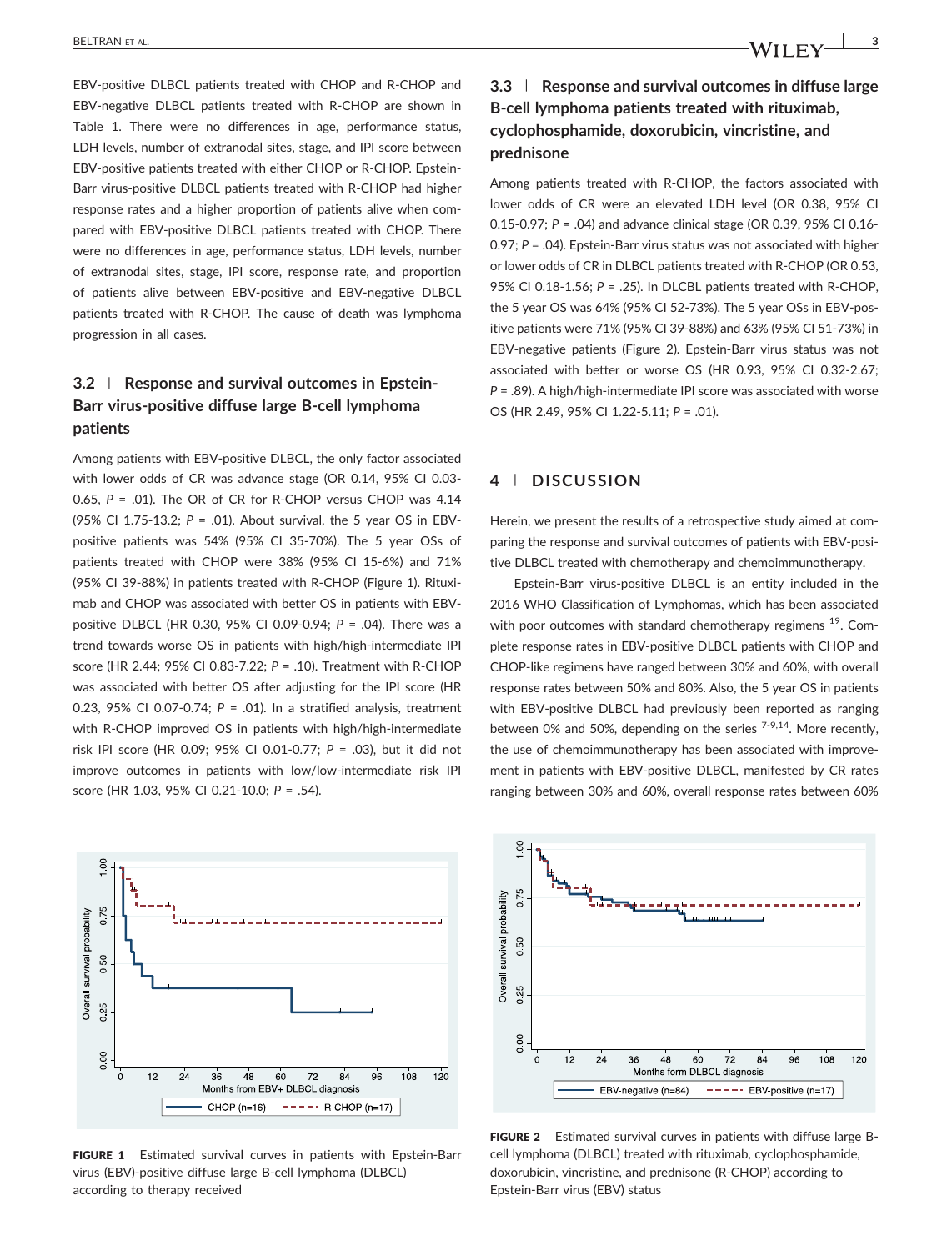and 90%, and 5 year OS rates ranging between 30% and 70% 2,6,9,14,20,21. It is difficult, however, to draw solid conclusions from the available data, as there is heterogeneity between the published studies about age and EBER positivity cutoff.

The 2008 WHO classification included the provisional entity of EBV‐positive DLBCL of older people in which age older than 50 years was a criterion. Recent studies have challenged the age cutoff of 50 years for the diagnosis of EBV‐positive DLBCL. First, EBV‐positive DLBCL has been diagnosed in younger, otherwise immunocompetent patients 22-25, and second, the virological, clinical, and pathological characteristics of such patients are similar to older patients with EBV-positive DLBCL  $21,26$ . These arguments support the inclusion of younger patients in ours and other studies on EBV‐positive DLBCL patients, as long as an underlying immunodeficiency is ruled out. Our study showed no clinical differences between younger and older patients with EBV‐positive DLBCL. A second point of controversy is the cutoff for EBER positivity. In previous studies, positive expression has ranged between 10% and 50%. It is likely that response and survival outcomes within the same cohort would vary depending on the cutoff point. Additional studies are needed to define the cutoff for positive expression of EBER in EBV‐positive DLBCL. Our study suggests 20% as a potential clinically relevant cutoff that can be used for reproducibility.

Our study shows higher rates of CR with R‐CHOP versus CHOP in patients with EBV‐positive DLBCL. Epstein‐Barr virus‐positive DLBCL patients treated with R‐CHOP had 4‐fold higher odds of obtaining CR. This is also one of the largest studies including over 30 patients with EBV‐positive DLBCL showing an improved survival associated with R‐CHOP therapy over CHOP. Rituximab and CHOP was associated with a third of the all-cause mortality in EBV-positive DLBCL patients when compared with CHOP. Rituximab had shown to improve response and survival in patients with DLBCL 11-13, and it would have been intuitive that rituximab would also improve outcomes in EBV‐positive DLBCL. However, no prospective study has been done to confirm such assumption. Given the rarity of the disease, at least in Western countries, a prospective study of this nature would be difficult to perform.

The role of EBV status in DLBCL patients treated with R‐CHOP remains undefined. Our study showed that EBV status, defined as positive EBER expression in at least 20% of malignant cells, is neither predictive of CR nor prognostic of survival in DLBCL patients treated with R‐CHOP. Although our results are encouraging for patients with EBV‐ positive DLBCL who will be more likely treated with R‐CHOP, one could consider our findings preliminary, and larger studies are needed to further define the predictive and/or prognostic role, if any, of EBV status in DLBCL patients.

In a previous study, we showed that EBV‐positive DLBCL patients are more likely to have a nongerminal centre profile based on the Hans method  $2$ , which has been associated with worse response and survival rates than germinal centre DLBCL  $^{27}$ , although the prognostic value of the Hans method has been challenged  $^{28}$ . The limited data on the presence of BCL2, BCL6, and MYC gene rearrangements and/or immunohistochemical expression in EBV‐positive DLBCL suggest that EBV‐positive DLBCL does not typically have a double‐hit biology 29.

Our study has a number of limitations. One is related to the small number of patients included in this study. The other is the retrospective nature of the study. However, we have included consecutive patients diagnosed following a uniform approach and treated with standardized and widely accepted and used therapy regimens. Finally, our study is applicable to a Peruvian population and might or might not be representative of response and survival rates in other ethnicities. We believe the diagnostic criteria used for the definition of EBV‐positive DLBCL in this study could serve as a platform to initiate multi-institutional prospective studies in patients with this rare lymphoma.

In conclusion, our study shows a response and survival benefit of the addition of rituximab to chemotherapy in patients with EBV‐positive DLBCL. Furthermore, there were similar response and survival outcomes with R‐CHOP in EBV‐positive and EBV‐negative DLBCLs. This supports that the management of EBV‐positive DLBCL should mimic the widely accepted treatment of de novo DLBCL per current guidelines. Additional studies are warranted to confirm our findings in other populations.

#### CONFLICT OF INTEREST

The authors have no conflicts of interest to disclose associated with the present work.

#### ACKNOWLEDGEMENTS

There was no specific funding for this study.

#### REFERENCES

- 1. Swerdlow SH, Campo E, Pileri SA, et al. The 2016 revision of the World Health Organization classification of lymphoid neoplasms. Blood. 2016;127:2375‐2390.
- 2. Beltran BE, Castillo JJ, Morales D, et al. EBV‐positive diffuse large B‐ cell lymphoma of the elderly: a case series from Peru. Am J Hematol. 2011;86:663‐667.
- 3. Hoeller S, Tzankov A, Pileri SA, Went P, Dirnhofer S. Epstein‐Barr virus‐ positive diffuse large B-cell lymphoma in elderly patients is rare in Western populations. Hum Pathol. 2010;41:352‐357.
- 4. Hofscheier A, Ponciano A, Bonzheim I, et al. Geographic variation in the prevalence of Epstein‐Barr virus‐positive diffuse large B‐cell lymphoma of the elderly: a comparative analysis of a Mexican and a German population. Mod Pathol. 2011;24:1046‐1054.
- 5. Montes‐Moreno S, Odqvist L, Diaz‐Perez JA, et al. EBV‐positive diffuse large B-cell lymphoma of the elderly is an aggressive post-germinal center B-cell neoplasm characterized by prominent nuclear factor-kB activation. Mod Pathol. 2012;25:968‐982.
- 6. Ok CY, Li L, Xu‐Monette ZY, et al. Prevalence and clinical implications of Epstein‐Barr virus infection in de novo diffuse large B‐cell lymphoma in Western countries. Clin Cancer Res. 2014;20:2338‐2349.
- 7. Oyama T, Yamamoto K, Asano N, et al. Age‐related EBV‐associated B‐ cell lymphoproliferative disorders constitute a distinct clinicopathologic group: a study of 96 patients. Clin Cancer Res. 2007;13:5124‐5132.
- 8. Park S, Lee J, Ko YH, et al. The impact of Epstein‐Barr virus status on clinical outcome in diffuse large B-cell lymphoma. Blood. 2007;110:972‐978.
- 9. Sato A, Nakamura N, Kojima M, et al. Clinical outcome of Epstein‐Barr virus‐positive diffuse large B‐cell lymphoma of the elderly in the rituximab era. Cancer Sci. 2014;105:1170‐1175.
- 10. Uner A, Akyurek N, Saglam A, et al. The presence of Epstein‐Barr virus (EBV) in diffuse large B‐cell lymphomas (DLBCLs) in Turkey: special